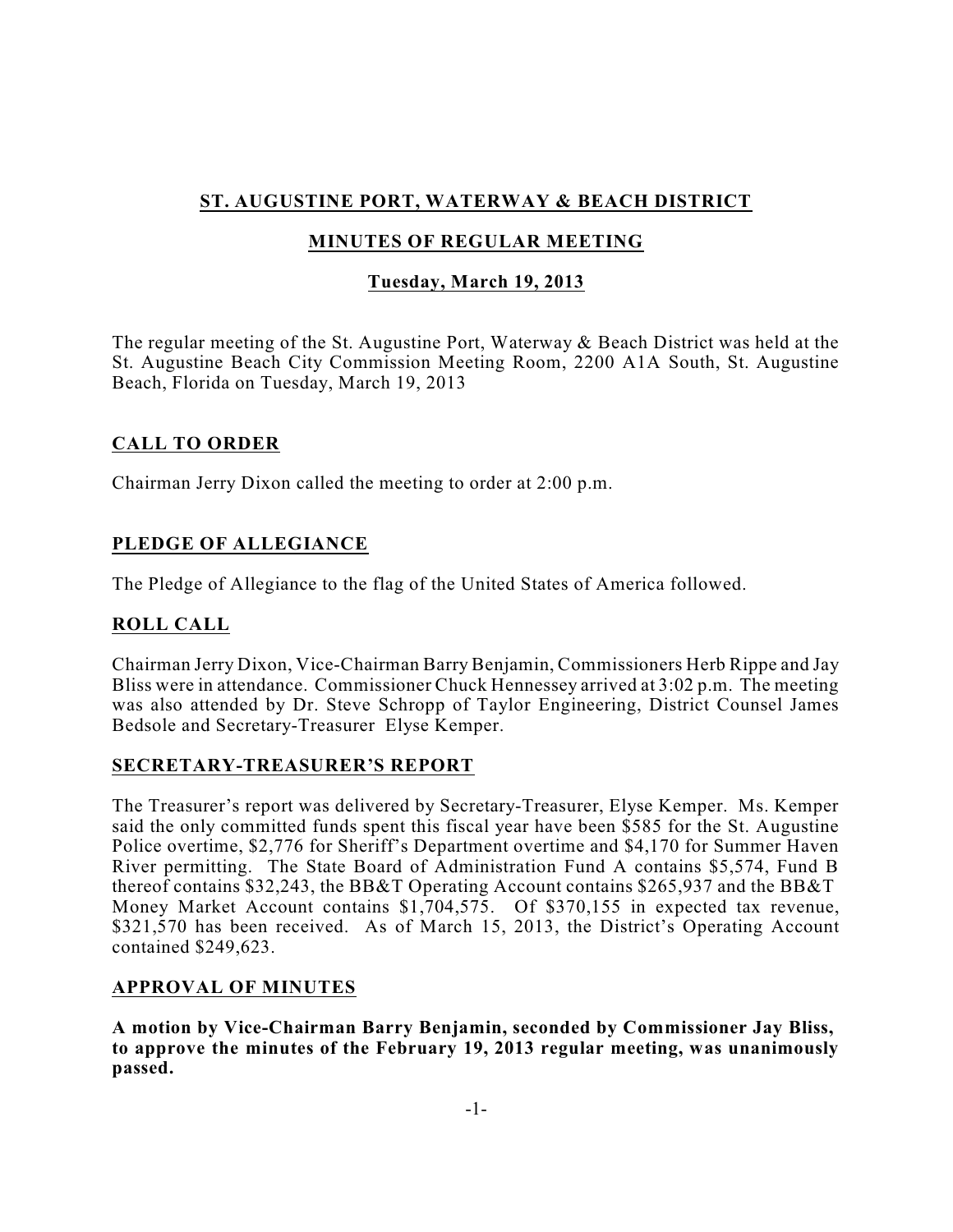#### **ENGINEERING REPORT**

Dr. Steve Schropp delivered the engineering report on behalf of Taylor Engineering. He said the warning sign for the remnant concrete piling in Salt Run has been ordered and will be installed soon. The claim by USACE for funds due on the Salt Run Feasibility Study has been paid and USACE has requested further documentation which is being provided. This documentation should conclude the matter. In the matter of the Summer Haven River restoration project, Commissioner Benjamin and Dr. Schropp will be meeting with officials from FDEP and Florida Fish and Wildlife Conservation Commission (FWC) within the week to address issues regarding birds, and it is hoped this meeting will finish the permit process. In response to a question by Chairman Dixon, Dr. Schropp said all of the downed markers in Salt Run have been repaired.

#### **OLD BUSINESS**

#### Inlet Management Plan.

Dr. Steve Schropp opened discussion of the draft Inlet Management Plan (IMP) by pointing out the IMP was originated in 1996. Dr. Schropp introduced Ken Craig and Jim Marino from Taylor Engineering. Danielle Irwin, Deputy Director of Water Resource Management, introduced herself and Bob Brantly, Ralph Clark and William "Guy" Weeks, all from the FDEP. Ms. Irwin discussed generally the causes for beach erosion and the statutory law affecting beach renourishment efforts. In response to questions by Commissioner Rippe, Ms. Irwin said FDEP is able to prioritize projects each year and devote ten percent of its erosion and renourishment budget to the top three projects. Under current rules, the state is able to fund up to seventy-five percent (75%) of local matching funds for chosen projects.

Bob Brantly and Ralph Clark then presented the draft IMP to the Board. The original IMP calls for by-passing 510,000 cubic yards of sand per year to beaches south of the inlet. This sand is to be taken from the ebb shoal, the flood shoal and the inlet for beach and dune renourishment south of the inlet. He said dredging between 2005 and 2012 averaged about 600,000 cubic yards per year with most of the material being taken from the ebb shoal. He acknowledged certain private land owners north of the inlet contend that over-dredging of the ebb shoal caused beach erosion north of the inlet. In response to this claim, USACE did an extensive study the results of which Mr. Brantly graphically displayed to the Board. The USACE data showed the trends of erosion over the entire area from the south end of Guana to the south end of St. Augustine Beach.

Commissioner Rippe asked how FDEP had determined to send one-third of future beach sand transfers to the north beaches. Mr. Brantly said the theory is that sand trapped by the inlet is starving adjacent beaches. Therefore, erosion rates should reflect the relative extent to which beaches are affected by the inlet. By comparing erosion rates, a ratio of one-third to two-thirds was established from the north and south beaches, respectively. This results in a recommendation for placement of at least 92,000 cubic yards per year on selected areas north of the inlet, and 187,000 cubic yards to the south. Areas having the highest erosion rates are treated as critically in need and should be the first to receive sand deliveries. Three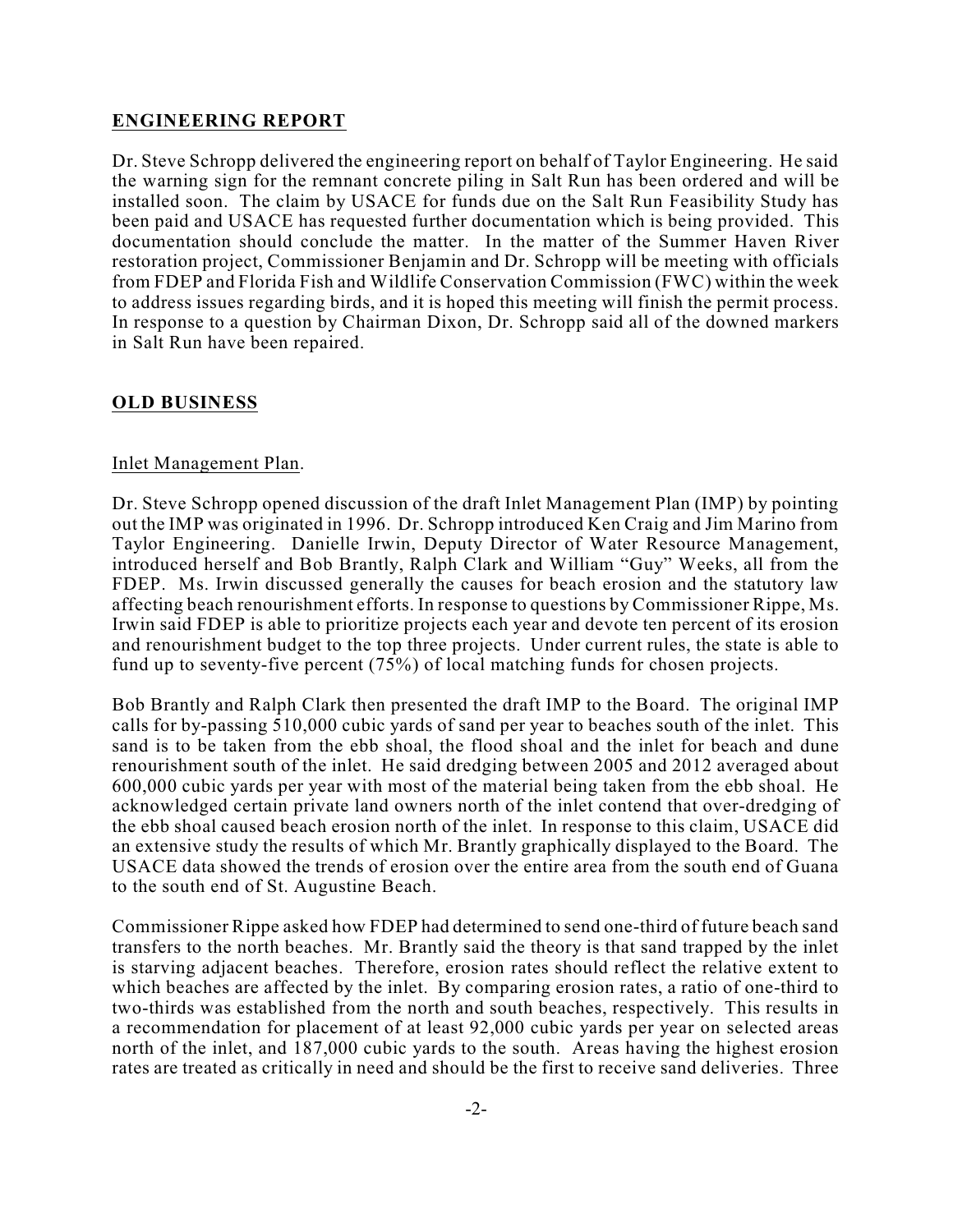such areas are designated between "R" markers R84 to R94, R109 to R117, and R132 to R152. Mr. Brantley said some future sand should go north by hydraulic pipeline. This would be most easily done using sand from the inlet channel. Chairman Dixon pointed out that dredging of the inlet last year was part of the beach renourishment project and that federal funds have paid for the bulk of all dredging as a part of part of beach renourishment. He said he is concerned that USACE will choose not to shift sand north and that the cost will fall upon the Port District or the county. He said the Port would never be able to pay for it from its own tax revenue.

In response, Mr. Brantly said seven years would be a long time to wait for dredging and that some local governments pool resources to fund dredging themselves. He said the recommended minimum bypass amount in the draft IMP is intended to be an annual average and does not mean FDEP expects dredging to occur each year. In response to further questions from Commissioners Bliss, Rippe and Dixon, Mr. Brantly acknowledged funding for inlet dredging is the responsibility of the USACE and the Port District, but that the amount of such funding is obviously variable and infrequent. However, whatever dredging is finally done will need to accommodate the north to south proportion set out in the draft IMP. Mr. Brantly went on to say that no state funds would be available for navigation dredging, but that FDEP may possibly fund up to seventy-five percent (75%) of bypass costs under other circumstances such as during beach renourishment. In that event, sand taken from the ebb shoal or the navigation channel could qualify for state assistance, if available.

Commissioner Bliss questioned Dr. Schropp as to whether the Port District was responsible to fund inlet projects. Dr. Schropp said the District is the local sponsor of the inlet but that USACE is responsible for inlet maintenance. Ms. Irwin added that USACE could refuse to alter their usual plans and ask to place sand to the south only. In that event, the District could request the permit. Jason Engle, USACE, added that USACE could vary deposits of sand from the draft IMP during navigation projects, but that renourishment projects would need to comply with the draft IMP to obtain a permit.

Mr. Brantly said FDEP wants the primary donor site for the next cycle of beach renourishment to be the large relic shoal south of the inlet. In response to a question by Commissioner Hennessey, Mr. Brantly said the proposed yearly bypass amount of 279,000 cubic yards is a minimum, only, and that there is no maximum amount stated in the draft IMP. Mr. Brantly said another strategy for controlling erosion would be to modify the north jetty of the inlet. He said further studies are planned to monitor erosion over the next few years and that the results of these may lead to modification of the bypass amounts now in the draft IMP.

Commissioner Carl Blow and Assistant Executive Director Mark Crosley appeared on behalf of the Florida Inland Navigation District (FIND). Mr. Blow said FIND cannot split sand delivery in one project and that he is concerned that the existing north jetty will simply leak sand transported north back onto the flood shoal, which is in FIND's jurisdiction. He also said use of hopper dredges for emergency maintenance of the inlet navigation channel should be improved by allowing the deposit of sand on the ebb shoal instead of on St. Augustine Beach. This would save time and money. Mr. Brantly said the ebb shoal could be considered an advance maintenance area for storage of beach-quality sand. Mr. Crosley said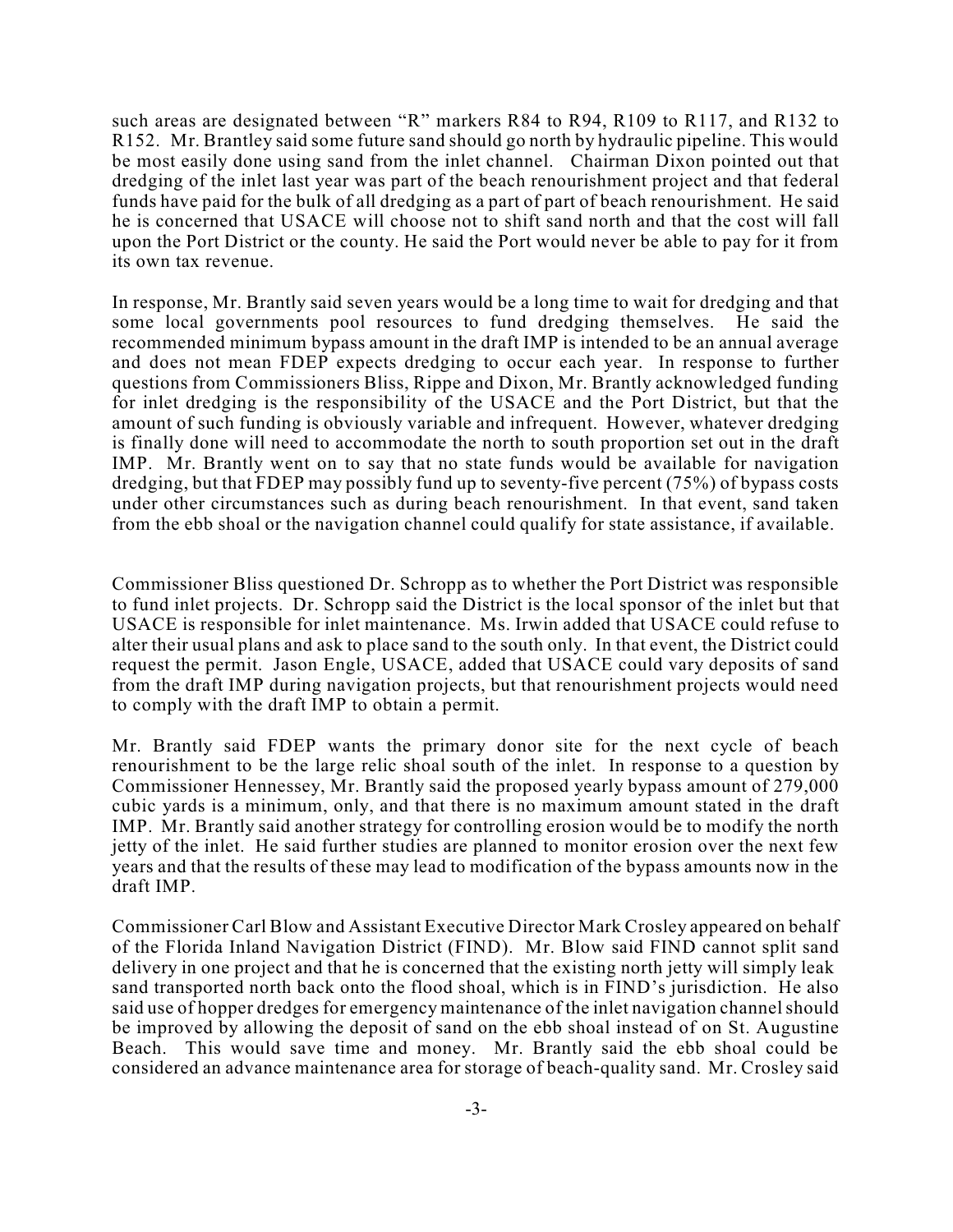FIND had no permit to haul sand north of the inlet and that it would be seeking more local funds if that were required.

Commissioner Rippe asked if the District's matching share of any project might qualify for partial payment by the state and Mr. Brantly said it potentially could. Ms. Irwin pointed out shore protection projects can be cost-shared with FDEP up to fifty percent, while inlet projects which rank in the top three in priority may receive up to seventy-five percent but this is not guaranteed. FDEP's erosion budget for this year is 25 million dollars, ten percent of which will be devoted to the top three inlet projects by priority ranking. In response to a question by Chairman Dixon, she said many factors affect funding priorities such as public access, severity of erosion and the length of the project, among others.

Andy Ames, St. Johns County Engineering, said sand grain size is an important factor for the north beaches and planning may need to include locating a source for the right kind of sand. Mr. Tom Turner, South Ponte Vedra Association, said the draft IMP is a good start and that he appreciated the more balanced attention given to the north beach erosion issue. In response to a question by Commissioner Rippe, Mr. Turner said his organization supports the plan. Chairman Dixon said the Board needed to schedule a workshop prior to the next regular meeting to discuss the Board's possible responses to the draft IMP. Ms. Irwin said FDEP wants a response soon but that the Board should have time to workshop the issue.

#### **NEW BUSINESS** None.

#### **PUBLIC COMMENT**

Lt. Commander Robert Butts, U.S. Coast Guard (USCG), introduced Kyle Moore from the National Oceanographic and Atmospheric Administration (NOAA). Mr. Moore said NOAA is now performing a hydrographic survey of the inlet and the bay up to the S.R. 312 Bridge, and that the information collected may enable the inlet's chart classification to be changed. He said the survey will include the San Sebastian River and part of the ocean shoreline. He said NOAA's short-term goal is to accurately plot the inlet's buoys on the navigation chart. Commissioner Bliss asked if USCG would consider using larger buoys in some areas of the inlet because the smaller buoys tend to move off-station. Commander Butts said his unit now has access to its large buoy tender that could handle such a job.

Sgt. Jay Bucher, St. Johns County Sheriff's Office (SJSO), said reserve officer Chris Bonnevier has been providing his recent plots of the inlet and bay on his own time. SJSO performed three water rescues this month and will be participating in the blessing of the fleet on Easter.

Jim Piggott, City of St. Augustine, said only one responsive bid has been received for the removal of the derelict vessel Tiger Lily, for \$6,000.00. Chairman Dixon asked Mr. Piggott to report next month on other bids he may receive. Mr. Piggott said the new breakwater at the City Marina has been installed and will be completed by the end of April.